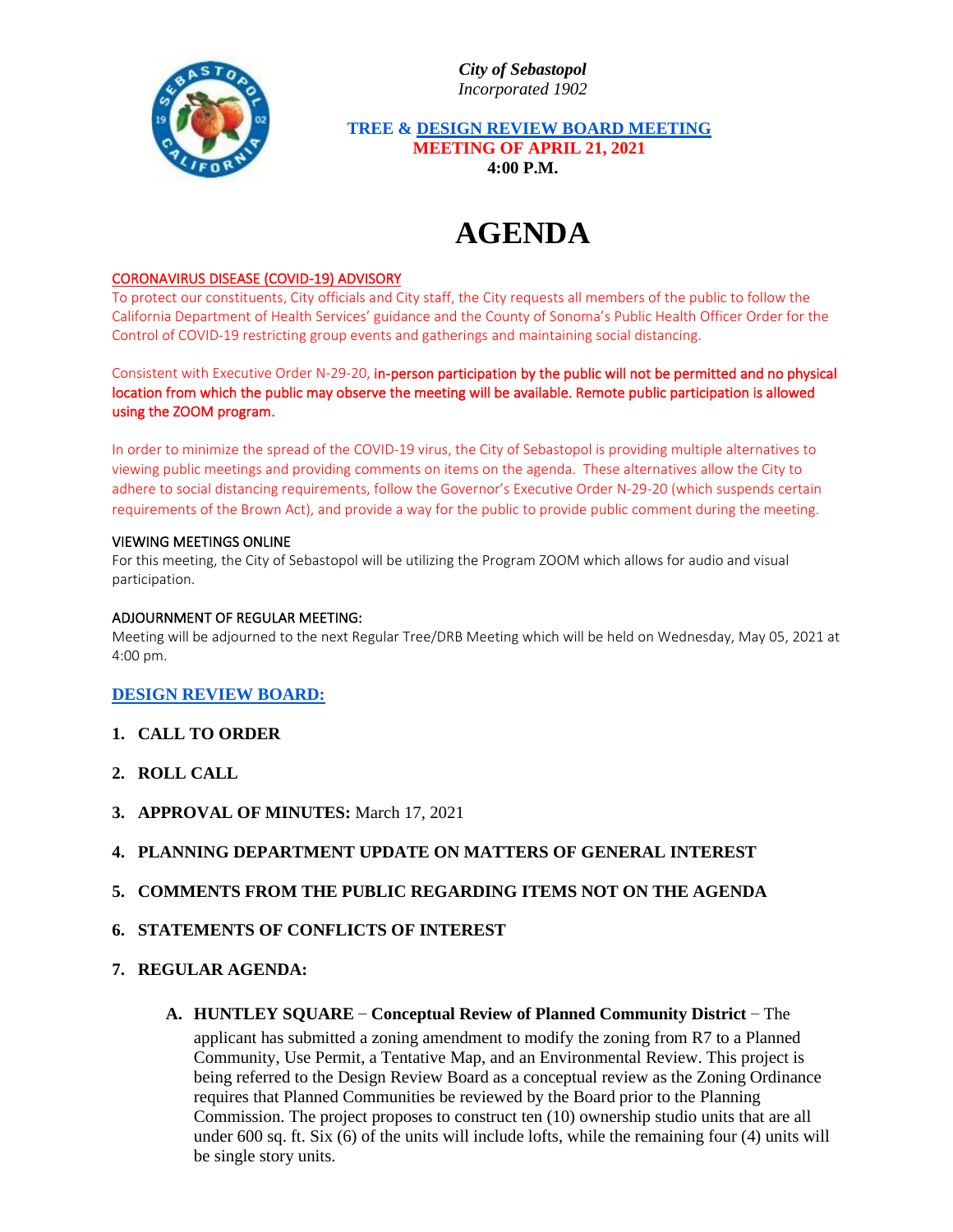**8. ADJOURNMENT:** This meeting will be adjourned to the regular Design Review Board meeting of May 05, 2021 at 4:00 P.M.

## **Meeting Process**

The City of Sebastopol wishes to foster a constructive, respectful, and open process through its meeting procedures. Members of the public have the right to speak on all public hearings under discussion by the Design Review Board including consent calendar items, after being properly recognized by the Chairperson. The Board requests that members of the public refrain from expressions of approval or disapproval (clapping, booing, hissing) of statements of other participants, which discourages the expression of a range of viewpoints, as well as lengthening meetings. The following is the hearing process:

- 1. The Chairperson opens public hearing.
- 2. Presentation of Staff Report from the Planning Department.
- 3. Board Questions of Staff.
- 4. Presentation by the Project Applicant, Questions of Applicant from the Board. Applicant presentations should generally be limited to approximately 10 minutes or less.
- 5. Comments from members of the public. Comments should be limited to 3 minutes or less. **Please see Attachment for public meetings to this agenda for how to do public comment during the Covid 19 emergency.**
- 6. The Chairperson may request that the applicant or staff respond to specific issues raised in the public comment.
- 7. The Chairperson closes the public hearing, but reserves the right to re-open the public hearing later that evening.
- 8. The Design Review Board deliberates on the project. Board members discuss the project; applicant or public comment is not permissible unless allowed by the Board.
- 9. The Chairperson may re-open the public hearing to give the public or applicant the right to comment on the Design Review Board deliberation or bring forth new information to the Board.
- 10. The Design Review Board takes action on the project by making one or more motions to approve, condition, deny, or continue (schedule further consideration for a future meeting) the matter. Appeals may be filed of official actions upon filing of an appeal form and payment of the applicable appeal fee. Such appeals, including the appeal fee, must be filed within 7 calendar days of the action. Appeals will be heard by the City Council.

**The Design Review Board** considers a range of requests for development permits, and conducts public meetings of many of its agenda items. Due to the number, complexity and public interest associated with some agenda items meetings of the Design Review Board can be lengthy. The Design Review Board makes every effort to proceed as expeditiously as possible. Your patience and understanding is appreciated.

**Staff Reports on Agendized Items** are available for review at the Planning Department during regular business hours and at the Sebastopol Library. Agenda materials are also posted on the City web site. Reports are generally issued and posted by 4:00 p.m. on the Thursday before the meeting. Interested persons are encouraged to review these reports, which evaluate proposals relative to adopted laws and policies.

**Letters or Written Materials** regarding agenda items may be submitted to the Planning Department prior to or at the Design Review Board meeting; written materials submitted at least six days in advance of the meeting will be included in the Board's meeting packet. The Board requests that if possible, written materials be submitted to the Planning Department in time for the meeting packet which also allows them to be posted on the City web site; it is difficult for Board members to effectively review materials submitted during the meeting.

**Action by the Design Review Board** on most matters occurs with the affirmative votes of a majority of members present.

**Disabled Accommodations:** If you have a disability which requires an interpreter or other person to assist you while attending this meeting, please call the Planning Department at (707) 823-6167 at least 72 hours prior to the meeting.